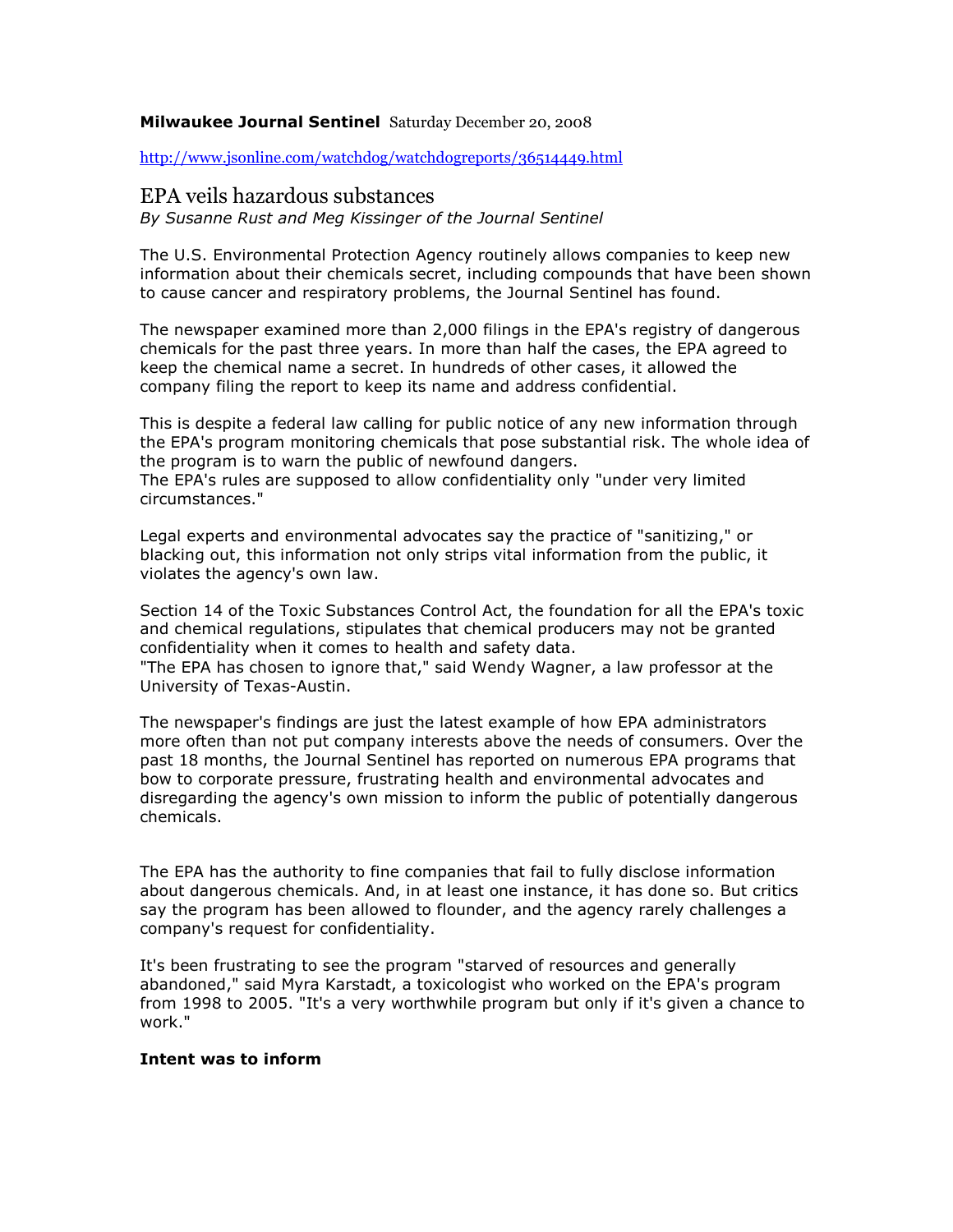The program began 30 years ago as a way to help the public avoid contact with dangerous chemicals. The law requires companies that make chemicals to submit any information of potential hazards about their products to the EPA. The EPA, in turn, is supposed to make that information available to communities and consumers.

Companies can claim confidentiality if they are worried that their disclosures will reveal trade secrets. They have to answer 14 questions, including specifics on why disclosing the information would harm the company.

EPA administrators then decide which ones are granted confidentiality.

EPA spokesman Dale Kemery said the agency realizes the claims of confidentiality "do in some instances limit the public's ability to understand the specifics of a particular filing." In those cases, the agency works with the companies to get them to provide more information, which many do, he said.

But the Journal Sentinel examination of the agency's substantial risk program found that large information gaps remain. More than half of the 32 submissions for March 2004, for example, are still missing information necessary for the public to connect the name of the chemical with the information submitted.

Some have no information at all.

Consider File No. 8EHQ-0308-17103A.

The EPA document, filed in March, marks as confidential the names of the chemical and the company that makes it. Even the generic class of chemical has been removed.

What is the information that this unnamed company is submitting about this unnamed chemical so the public can see if it poses a substantial risk? Anxious consumers have no way of knowing.

"No information is provided in the sanitized copy of the submission," the EPA Web site entry reads.

## Hazardous if inhaled

One report, posted by an unnamed company about an unnamed chemical, shows that if the substance is inhaled, it produces "foamy macrophages" or diseased cells, in the lungs of rats. The report also indicates the chemical may cause pulmonary fibrosis - a deadly and irreversible disease in people.

There is no way to know if this is a chemical coming out of a smokestack in some town or a concern for workers at a factory. The write-up does not say where the chemical is produced or used.

Nor is there any indication in the description of what this chemical is or how it works.

Another filing in May refers to a study that shows a chemical had caused liver abnormalities consistent with cancer. Again, the chemical name and any identifying information are blacked out.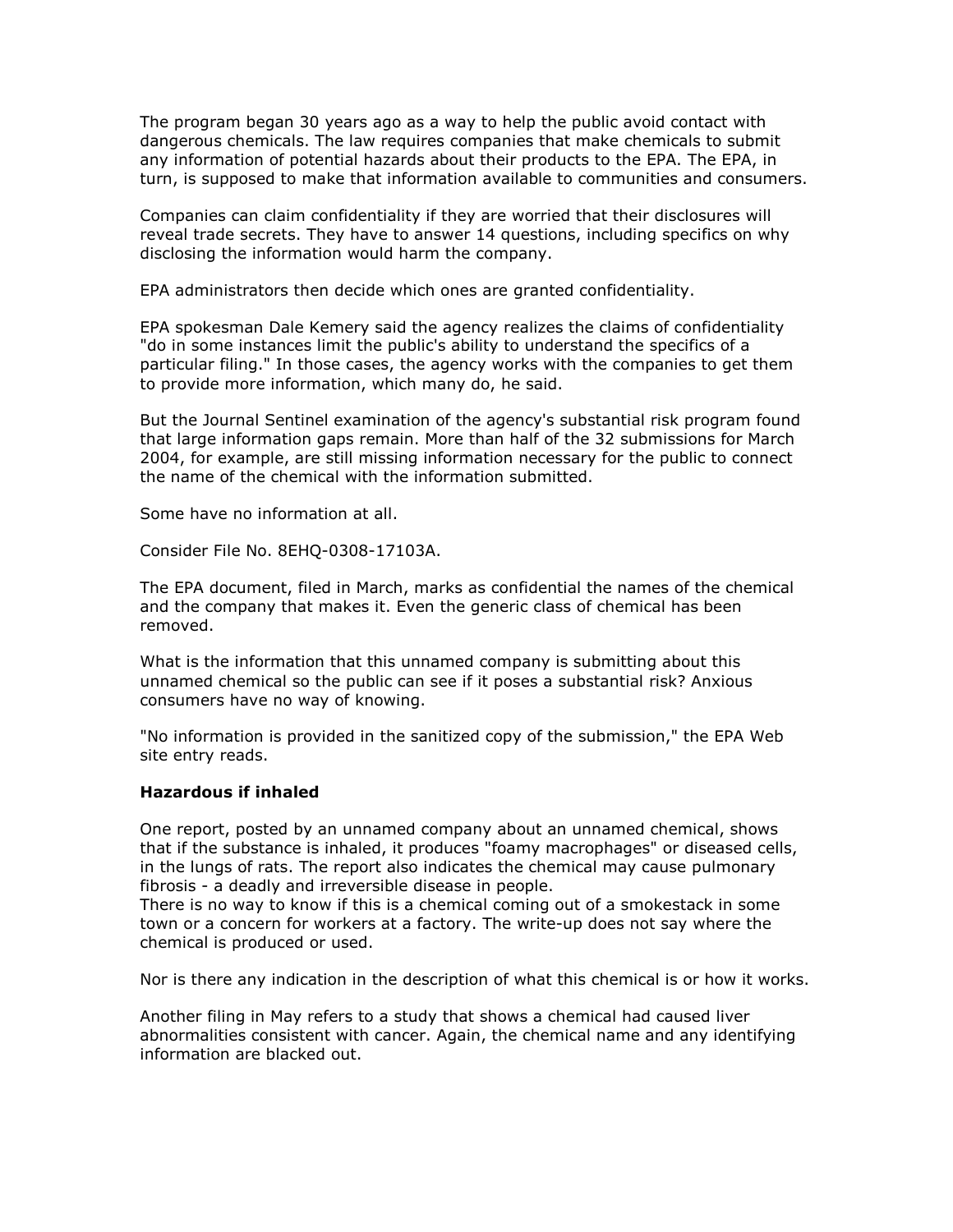"The public is being denied useful and sometimes critical information on chemicalrelated health and environmental hazards," said Karstadt, the former EPA toxicologist.

Karstadt said the whole point of the program was to provide the public with information about dangerous chemicals.

"By law, health and safety data is supposed to be kept open," she said. The EPA's own Web site indicates that studies, letters and accident reports are intended to be viewed by the public so citizens can "understand potential human health and environmental risks associated with exposure to chemical substances."

The EPA posts all reports, redacted or not, on its Web site.

### Oversees 28 programs

The law that requires companies to report data on dangerous chemicals is just one of 10 laws that the EPA is supposed to enforce. The office oversees 28 programs that address air pollution, water pollution, hazardous waste, toxic substances and pesticides, among other things.

The EPA is an enormous agency with three headquarters in the Washington, D.C., area and 10 regional offices all over the country. The office that administers the dangerous chemicals program has eight divisions. The overview describing their responsibilities fills 41 pages.

Even Kemery, the spokesman, could not say exactly who or how many people decide what information is allowed to be kept confidential. Nor did he know how many claims of confidentiality have been submitted and how many were granted.

The Environmental Working Group, a watchdog group based in Washington, D.C., reports that less than 1% of the EPA's enforcement and compliance budget is spent on the Toxic Substances Control Act.

Renee Sharpe, a senior scientist with the Environmental Working Group, spent more than a year trying to get information from the EPA about some of the chemicals under the program, only to be denied at every turn. "It's pretty outrageous, isn't it," she said.

The EPA advises companies on how to keep information confidential. It is less helpful to consumers.

The information on its Web site is difficult to access. You can't look up the chemical by name or by the name of the company that makes it. So, you have to go through the filings month by month to see if there is any information listed on that particular chemical.

There are huge gaps in reporting. The Web site does not have any information on chemicals before 2004. For reasons the EPA does not explain, the Web site does not include the second half of 2004.

That means there is no information at all about more than 16,000 entries.

#### Enforcement at work